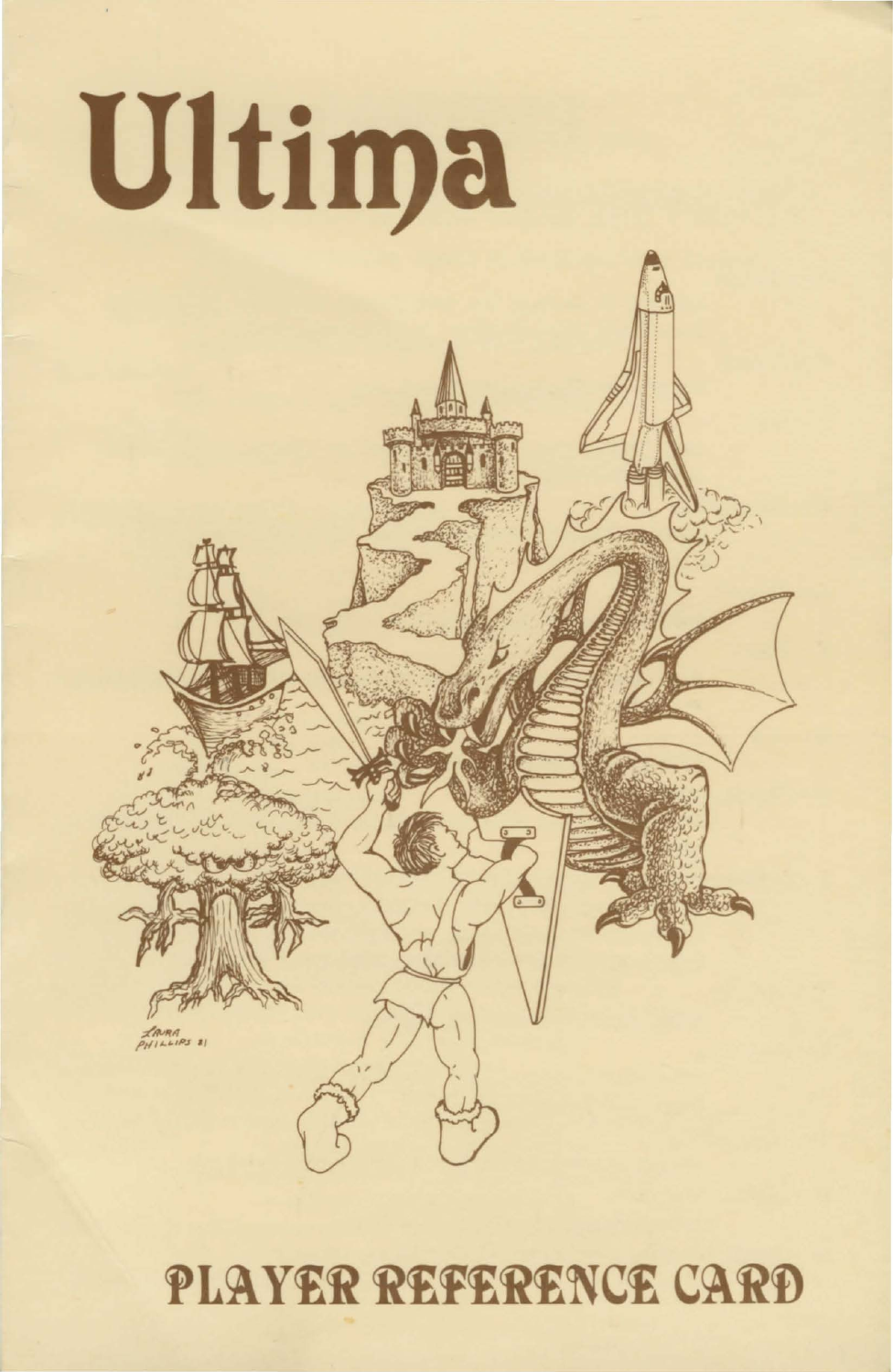# ... **IILTIMA** ... PLAYER REFERENCE CARD

#### $A - Attack$

attempt to damage foe with "ready weapon;" must be followed by a "direction key" in towns and castles

#### $B - Board$

boards vessels, mounts horses, etc.

#### $C - Cast$

cast "ready spell;" success based on wisdom, magic items, and surrounding conditions.

#### $D -$  Drop (item)

Remove items no longer desired. NON RECOVERABLE cannot get it back

#### $E$  – Enter

enter towns, castles, dungeons, landmarks

#### $F -$ Fire

fire ship weapons; usable in frigate, aircar, and space vehicles

# $G - Get$

pick up items in dungeon or castles, etc.

# $H - Hyper$  Jump

for traveling to a different sector in space, also good evasive maneuver

#### $I$  – Inform or search

name places which you can otherwise identify only by entering; reveal secret doors or trapdoors in dungeons; display long-range sector scan in space vehicles

# $R - R$ -limb

climb up or down dungeon ladders

# $L - Lag$  time

set real-time intervals for command prompt response  $(scale of 0-9, default = 3)$ 

#### $0 -$ Open coffin

open coffin in dungeon, (does not evade body traps)

#### $Q - Q$ uit ... save game

save current game progress to disk

R - Ready (weapon, armour, spell) choose what to attack with, wear, or cast  $S - Steal$ 

steal behind the counters of shops. steal in castle storage areas

# $F -$ Trapsact

buy from or sell to merchants, bartenders, or kings

#### $U-Uplock$

open cells in castles, chests in dungeons (does not evade booby traps)

#### $V -$ View change

toggle between top and front view in space

 $X - X$ -it craft

leave current craft, dismount horses, etc.

 $Z - Statistics$ 

show player's vital statistics, possessions, spells

# **DIRECTION OF MOVEMENT REYS**

"Return"-North, Forward, Thrust " $\leftarrow$ " - West, turn Left " $\rightarrow$ " - East, turn Right "/" - South, turn Around, Retro

# **SECTOR SCAN LEGEND**

- $`` \wedge"$  Enemy craft
- "B" Star hase
- $\frac{1}{2}$   $\frac{1}{2}$   $\frac{1}{2}$   $\frac{1}{2}$   $\frac{1}{2}$   $\frac{1}{2}$   $\frac{1}{2}$   $\frac{1}{2}$   $\frac{1}{2}$   $\frac{1}{2}$   $\frac{1}{2}$   $\frac{1}{2}$   $\frac{1}{2}$   $\frac{1}{2}$   $\frac{1}{2}$   $\frac{1}{2}$   $\frac{1}{2}$   $\frac{1}{2}$   $\frac{1}{2}$   $\frac{1}{2}$   $\frac{1}{2}$   $\frac{1}{2}$
- $"-" -$  Empty sector

# **PLAYER'S VITAL STATISTICS**

# **CHARACTER'S ATTRIBUTES:**

**STRENGTH** – related to severity of blow landing on foe AGILITY - related to probability of blow landing on foe STAMINA - related to your ability to absorb damage in battle  $-$ - also how well you hold liquor  $CHARISMA$  – related to bargaining ability WISDOM - affects probability of successful spell casting **INTELLIGENCE**  $-$  related to the strength of a spell ensparing a foe  $-$  also affects bargaining ability \*\*\* Above six attributes have a value range of 1 to 99 - $-$  and an initial maximum of 20 HIT POINTS - A measure of your character's mortality -- damage sustainable until death GOLD - Money!! Cash!! Assets!!